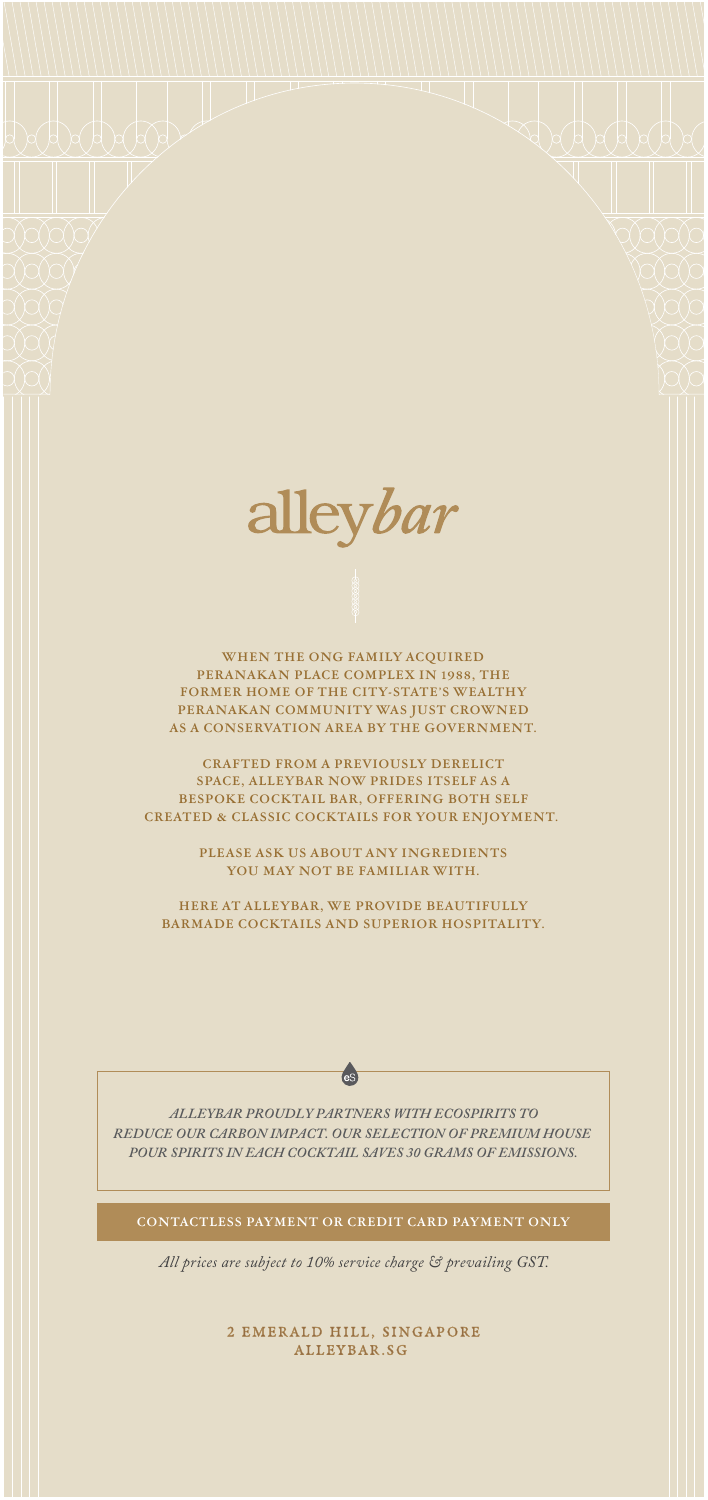# dine with us

### BITES

#### *18*

#### **Truffle Fries**

*Shaved Grana Padano, Crispy Sage, Homemade Sambal*

*16*

#### **AYAM MERAH**

*Crispy Chicken Nuggets, Red Sambal Sauce, Creme Fraiche*

### *16*

#### **Pork Belly Skewers**

*12-Hour Braised Hokkaido Pork Belly, Black Pepper Watermelon, Fish Sauce Caramel*

#### *16*

#### **Sambal Mushroom**

*Wok Charred Farmed Mushroom, House Sambal, Slow Cooked Egg*

*19*

#### **SEAFOOD CARROT CAKE**

*Homemade Carrot Cake, Pickled Turnips, Freshly Picked Lump Crab Meat, Chili Prawn Relish*

*24*

#### **Har jeong soft shell crab**

*Locally Farmed Mud Crab, Fermented Prawn Paste, House Sambal*

*14*

#### **heritage crackers**

*Bitternut Crackers, Prawn Crackers, Fish Crackers, House Sambal Belachan*

*20*

#### **Eggplant bakar**

*Charred Eggplant, Caramelised Crab Belado, Egg Strands, Bitternut Crackers*